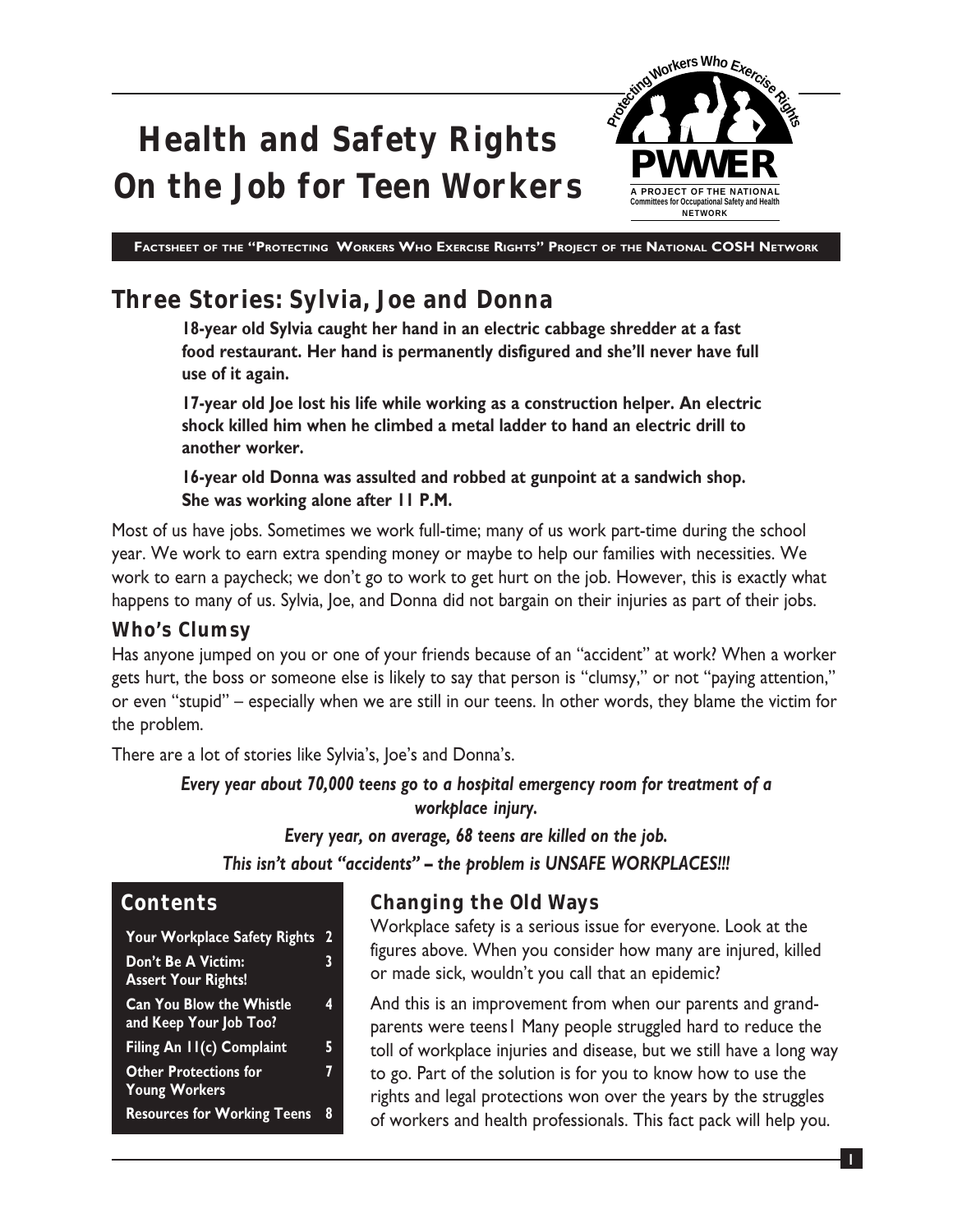## **Your Workplace Safety Rights**

United States law requires your employer to provide work and a workplace free from recognized hazards. An employer who does not do this can be cited and fined by OSHA (the Occupational Safety and Health Administration.) OSHA also provides a number of legal protections for employees. Below is a brief summary checklist of these protections. More details about some of these rights are listed throughout this fact sheet. For more information, contact your local OSHA area office or other resource listed on page 8 of your fact pack.

#### **Your employer must:**

- ❏ Inform you of OSHA safety and health standards. The employer must make available copies of the relevant standards and the OSHA law itself.
- ❏ Display (prominently) the official OSHA poster which describes rights and responsibilities under OSHA's law.
- ❏ Tell you if they apply for a change from an OSHA standard.

#### **You have the right to:**

- ❏ Request the following information from your employer:
	- (1) safety and health hazards in your work,
	- (2) how to protect yourself from these hazards, and
	- (3) what to do if you are in an accident or exposed to toxic substances
- ❏ Look at your exposure and medical records.
- ❏ Request an inspection from OSHA.
- ❏ Have your name withheld from the employer when making a written and signed complaint.
- ❏ Have your union representative or someone else accompany an OSHA compliance officer during an inspection
- ❏ Talk to an OSHA compliance officer.
- ❏ Observe OSHA monitoring or measuring of hazardous materials and see the resulting records.
- ❏ Review the Log and Summary of Occupational Injuries and Illnesses (OSHA Log 200).
- ❏ Be informed by the posting of any citation issued by OSHA.
- ❏ Object (within 15 days) to the time period set by OSHA for correcting any violations.
- ❏ Submit a written request to the National Institute for Occupational Safety and Health (NIOSH) for information about possible toxic effects of the chemicals you use, and have names withheld from the employer, if that is requested.
- ❏ Be informed of any OSHA actions taken at your worksite. You also can request an informal review of any OSHA decision not to inspect your worksite or to issue a citation to your employer.
- ❏ File a discrimination complaint if you are punished for exercising the above rights or for refusing to work when faced with an imminent danger of death or serious injury and there is no time for OSHA to inspect.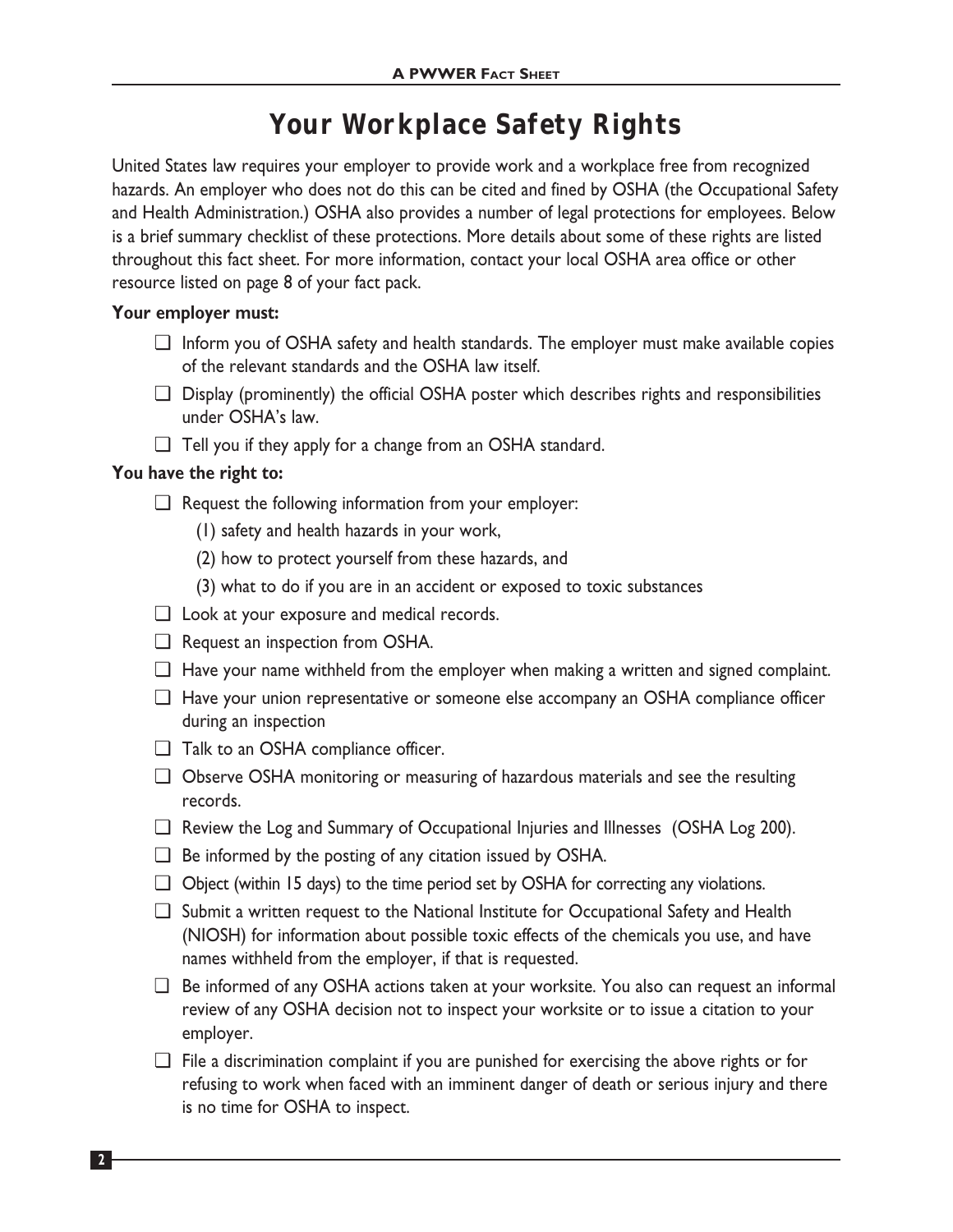# **Don't Be A Victim: Assert Your Rights! Be A Workplace Safety Activist**

- **Request** an OSHA inspection by filing an anonymous complaint. You can do this if you or other workers have been injured or made sick by the hazard or are concerned about a hazard.
- **Request** an OSHA inspection by filing a signed complaint, which can include your request that OSHA keep your identity secret from the employer. It is mandatory for OSHA to comply with requests for anonymity.
- **Request** information from, or complain about job hazards to your employer, a labor union, the Occupational Safety and Health Administration (OSHA) or another government agency.
- **Respond** to questions from an OSHA inspector and point out hazards to the inspector, including telling the inspector about past accidents or illnesses. Inform the inspector if your employer has temporarily eliminated hazards during the inspection, such as shutting down some operations or opening windows that are usually closed.
- **Talk privately** with an OSHA inspector on a confidential basis.
- **Tell** an inspector whether your employer has been notified of hazards and whether you have received training for hazardous work.
- **Consider** refusing an assignment that a "reasonable person" would see as "a real danger of death or serious injury," when there is not enough time to file an OSHA complaint and when you have unsuccessfully requested that your employer correct the problem. *NOTE:* While legal rights should (but often do not) protect work refusals, workers should remember that it is possible to get another job, but not to get another life.
- **Request** and receive information from your employer about hazards you may be exposed to, including Material Safety Data Sheets (MSDSs) for hazardous materials.
- **Request** and receive the results of air sampling, noise monitoring or any other health and safety testing that was done in your workplace.
- **Request** and review copies, supplied by your employer, of the Occupational Safety and Health Act and any health and safety regulations that apply to your work.
- **Request** and receive information about procedures to be followed if your are involved in an accident or are exposed to toxic substances.
- **Participate** in union activities concerning health and safety matters.

*NOTE: Much of the information in this fact pack refers to workers' rights under the Occupational Safety and Health Act and the agency that enforces that law: the Occupational Safety and Health Administration (OSHA). Not all workers in the U.S. are covered by OSHA. Mine workers have the Mine Safety and Health Adminstration. Employees of state, county and city governments in 27 states are not covered by OSHA regulations. There may be some state regulations in those states that provide certain worker health and safety protections and rights if you are a public sector worker.*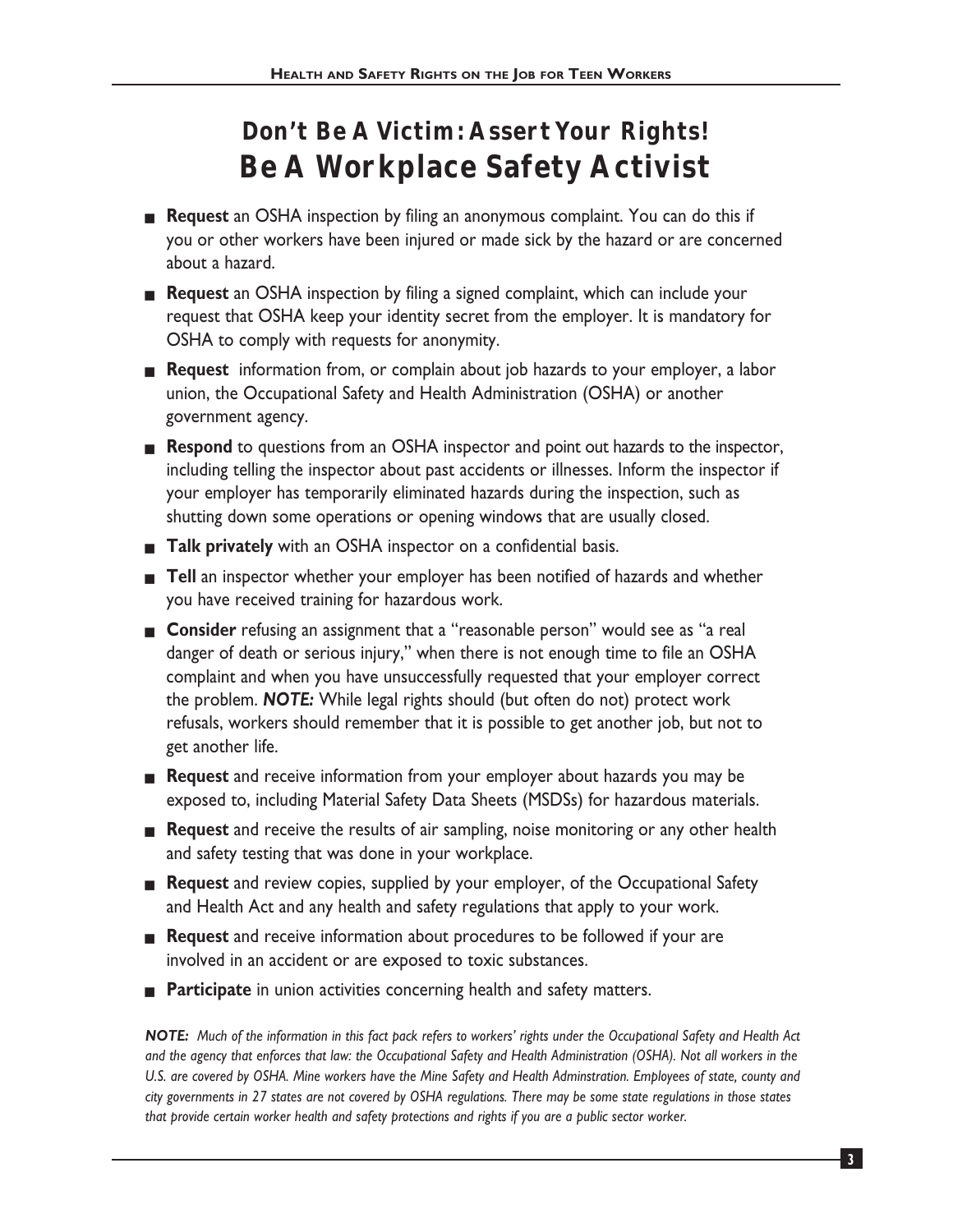# **Can You Blow The Whistle and Keep Your Job Too? Seven Steps to Prevent and Defend Against Retaliation**

Before you take action, ask yourself, *"Is my boss likely to respond positively to a question or suggestion about safety?"* If not, *"Am I prepared for retaliation, even losing my job?"* Don't be caught off guard by a harsh response to a simple question or complaint about safety. **1**

**Strength in Numbers:** union members are in a much better position to enforce **2** Strength in Numbers: union members are in a much better position to enforce their rights than individual workers. Raise health and safety issues with your union first. Even if you are not in a union, you will be better off (and have more legal protection) if you join with at least one other co-worker when taking action on job safety and health.

**Consider complaining to the government,** such as OSHA or your local Fire Department or Health Department, not your employer. This may give you more protection because an employer who first learns about a safety complaint from an official investigation may hesitate to retaliate because the government is already investigating.

**4**

**5**

**3**

**7**

**6**

**Keep good records:** Keep dated notes including the names of witnesses and what was said or done by whom and when. Keep your notes on consecutive pages in a bound notebook, so they will be more useful if you need to use them as evidence. Keep copies of any documents you send or receive.

If you have not been keeping records, sit down right now and write out everything that has happened up to now, with as much detail as possible.

**Keep records away from the workplace.** The boss might keep you from returning to work to get your stuff.

**Don't miss deadlines – you have 30 days to file an 11(c) complaint**. It is illegal for your employer to retaliate or discriminate against you because you exercise your rights to a safe workplace. Should this happen, though, you have 30 days to file an OSHA Section 11(c) complaint. The clock starts ticking when you become aware that you have been punished for exercising your rights (which could be later than the time you were punished, if the true reason for the punishment was concealed).

If your 30-day deadline is about to expire, file your initial complaint by telephoning any OSHA office and saying that you want to file an 11(c) complaint. Give OSHA the basic facts of the case and be sure to get the name of the person who takes the information from you. Your complaint will be logged in as of the date of the call, and an OSHA investigator should contact you.

*For more information about protections against discrimination for exercising your health and safety rights, see the Factsheet: "Using Section 11(c) of the Occupational Safety and Health Act"*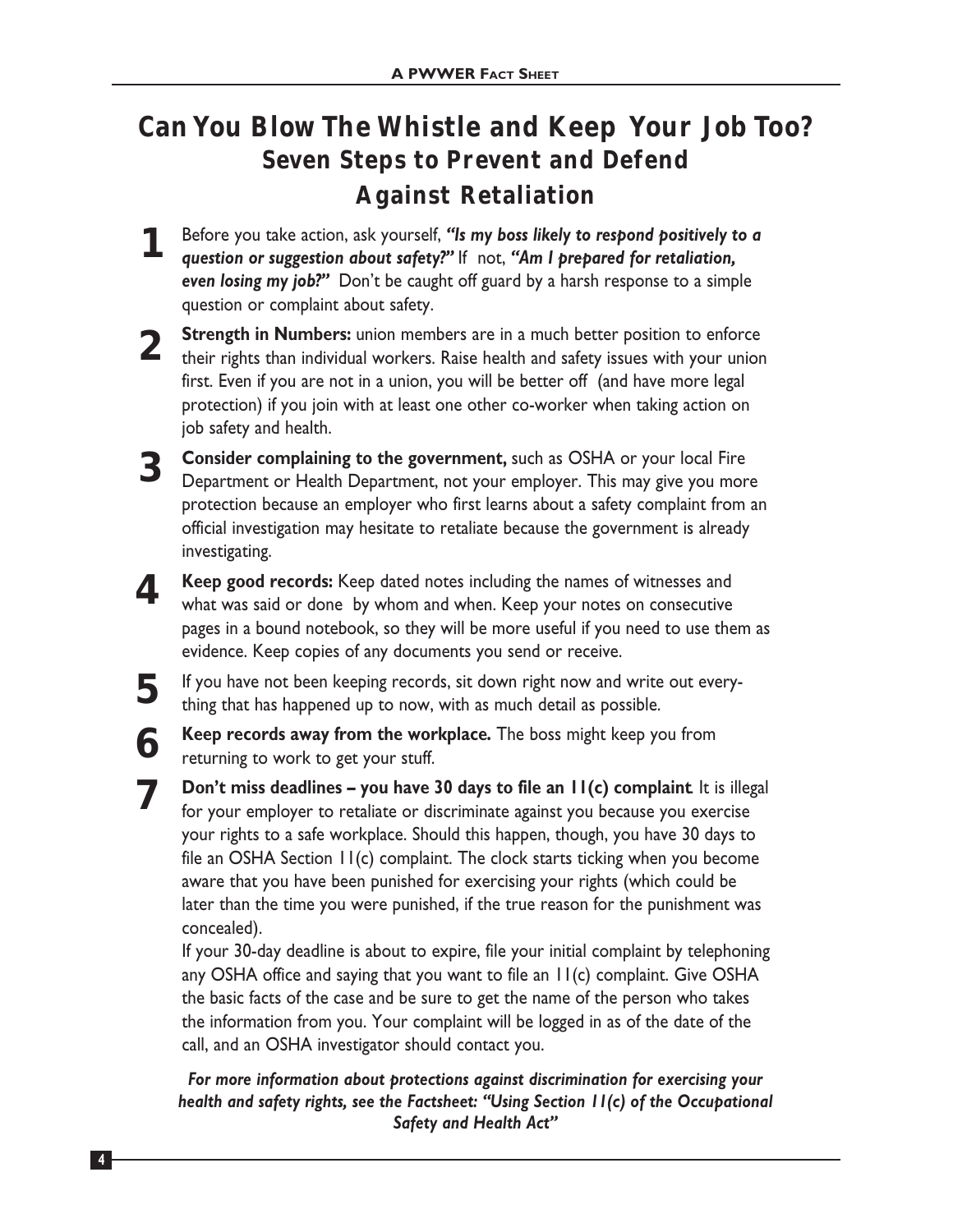# **Filing An 11(c) Complaint**

#### **How do I file an 11(c) complaint?**

There is no official form to file with OSHA. You can make your complaint to an OSHA inspector in a face-to-face or a telephone conversation. It's better, however, to send a letter (use certified mail with a return receipt). Give OSHA the following information:

- Name of your employer,
- What OSHA right you exercised before your employer retaliated
- What your employer did to you, and,
- When you discovered (or suspected) your employer retaliated against you.

Do not send copies of documents or other evidence with your complaint, but do include a brief description of any evidence you have.

#### **When must I file?**

Don't forget you have only 30 days from the time you find out that you have been discriminated against to file this complaint!

#### **Can I have someone help me file?**

Yes. You can authorize a representative, such as your union, a COSH group (local committee on occupational safety and health), or anyone who you designate, to do it with or for you.

#### **Where do I file the complaint?**

An 11(c) complaint can be filed with any OSHA official or at any OSHA office. Find the address of a nearby OSHA office in the telephone book, under U.S. Labor Department, Occupational Safety and Health Administration, or call 1-800-321-OSHA.

#### **What happens next?**

OSHA will assign an investigator to the case. The investigator will interview you to obtain a detailed description of what happened, which will be written down as a statement for you to sign. You should give the investigator the names of any witnesses who can confirm your allegations and any additional evidence.

After the investigator interviews you and obtains your signed statement, he or she will send your employer a letter announcing an OSHA 11c investigation. Normally, the investigator will deliver the letter to your employer by hand, and will immediately interview any witnesses who are in the workplace, and the employer.

Your employer might claim you were punished for another reason, such as lateness. In that case, the inspector will ask to see records that document the accuracy of such charges. Your employer cannot use something you've done as an **excuse** for punishing you when you exercise an OSHA right. For example, if other workers are late and are not punished, the employer would be violating the law by deciding to punish you for doing the same thing after you raise a health and safety issue. But if your employer can prove that you were punished for a reason **unrelated** to the exercise of your OSHA rights, the investigation will be closed.

*(continued on page 6)*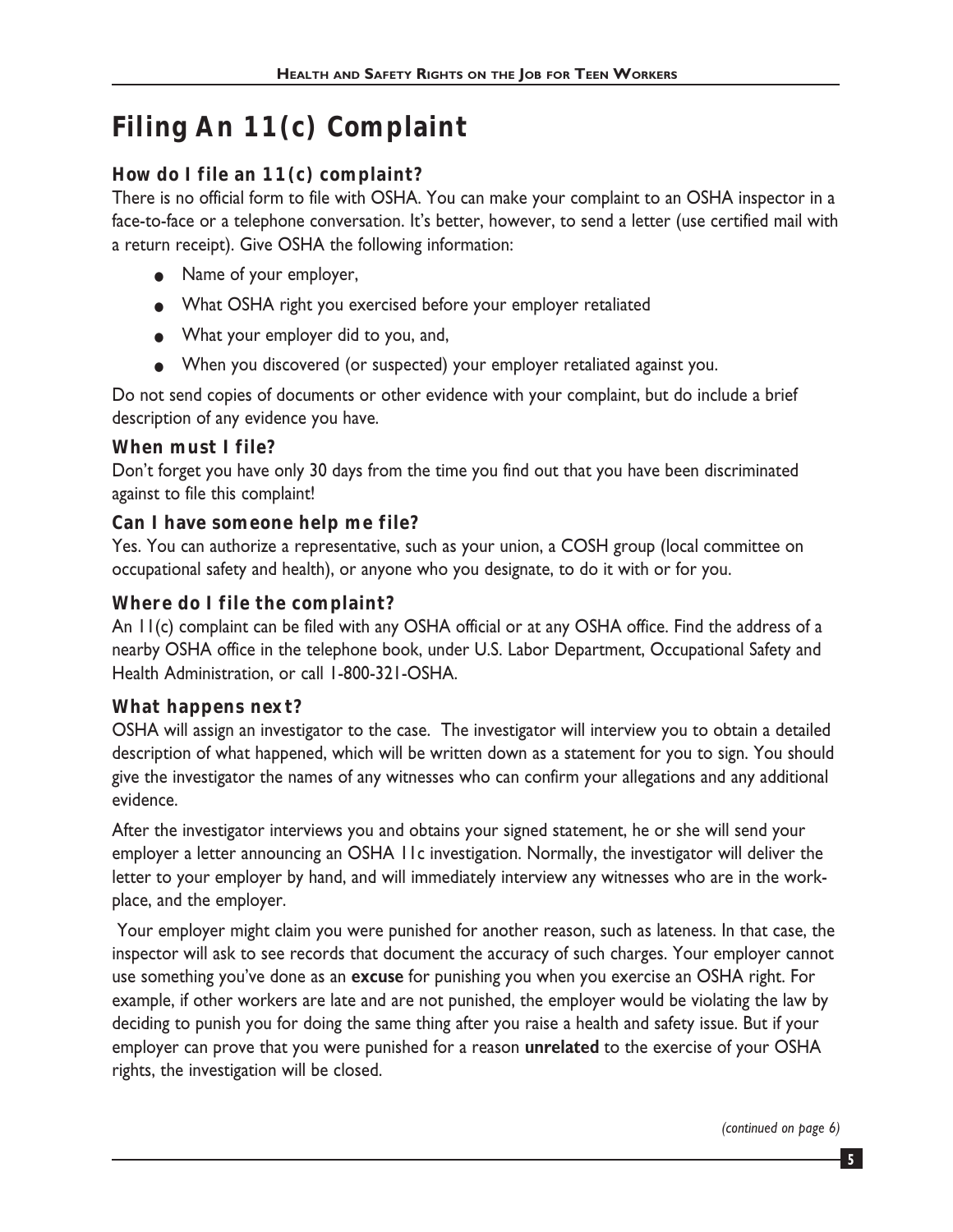## **Filing an 11(c ) Complaint (continued)**

#### **What happens after OSHA's investigation is finished?**

OSHA will meet with you to explain its decisions and answer any questions. If OSHA believes there is not enough evidence to prove your complaint, OSHA will close the case and send you a letter stating why. If you disagree with OSHA, you have 15 days to send an appeal.

Send your appeal to:

Office of Investigative Assistance U.S. Department of Labor – OSHA, Room N3603 200 Constitution Ave., N.W. Washington, D.C. 20210.

If OSHA determines that you were punished for exercising an OSHA right, OSHA may begin to negotiate a settlement with your employer immediately. OSHA may ask your employer to restore to you whatever was illegally taken away and seek payment of lost wages and fringe benefits. OSHA has the power to seek punitive damages, over and above lost wages and other direct losses, but it is a power that OSHA almost never uses.

If OSHA comes to an agreement with your employer, it will almost always ask you to join in the agreement. If you will, then the case is settled. If you do not agree to these terms, OSHA has the power (which it seldom uses) to settle the case without your agreement.

Push OSHA to bargain for the best possible settlement (including punitive damages) and refuse to accept an unreasonable settlement.

If OSHA cannot reach an agreement with your employer, it will refer the case to prosecutors at the Labor Department. They can (and often do) refuse to take action, and send the case back to OSHA for more negotiations with your employer. Or, the prosecutors can sue your employer in federal court. You will not be charged for this.





**Need help filing 11(c)? Use the resource list on page 8 of your fact pack.**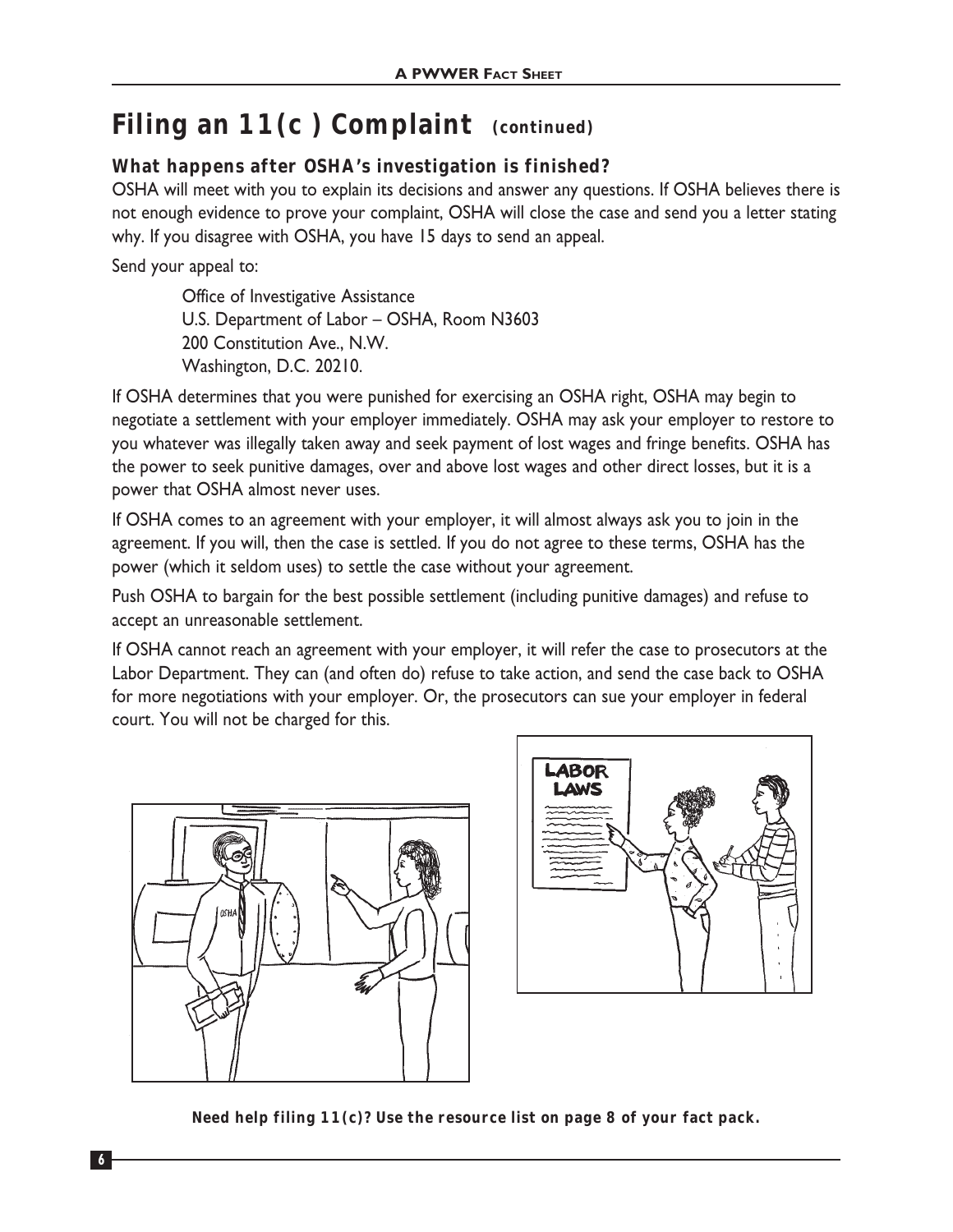# **Other Protections for Young Workers Prohibited Work and Hours Limitations**

The Federal Government has rules that all employers with young workers must follow. Certain jobs are prohibited to those under 18 years old because they are extremely hazardous. Limitations are also put on hours of work in order to make sure you have plenty of time for school, recreation and other activities important to your overall health and well-being.

Some states have additional requirements for employers. For information on your state, you can contact the U.S. Department of Labor's Wage and Hour division at 202-219-8305, and they will give you the number for your state.

## **Hazardous Work Prohibited For Teens Under 18 Years Old**

- Manufacturing or storing explosives
- Meat packing or processing (including power-driven meat slicing machines)
- Driving a motor vehicle and being an outside helper on a motor vehicle
- Power-driven bakery machines
- Coal mining
- Power-driven paper-products machines\*
- Logging and sawmilling
- Manufacturing brick, tile and related products
- Power-driven wood-working machines\*
- Power-driven circular saws, band saws and guillotine shears $*$
- Exposure to radioactive substances and to ionizing radiations
- Wrecking, demolition and ship-breaking operations
- Power-driven hoisting equipment
- Roofing operations\*
- Power-driven metal-forming, punching and shearing machines
- $\bullet$  Excavation operations\*
- Mining, other than coal mining

*\* Limited exemptions are provided for apprentices and student-learners under specified standards.*

### **Hours Limitations**

Youths 14 and 15 years old may work outside school hours in various non-manufacturing, nonmining, non-hazardous jobs up to 3 hours on a school day, 18 hours in a school week, 8 hours on a non-school day, and 40 hours on a non-school week.

Additionally, all work must be done between the hours of 7 a.m. and 7 p.m., except from June 1 through Labor Day. During this summer period, evening hours are extended to 9 p.m.